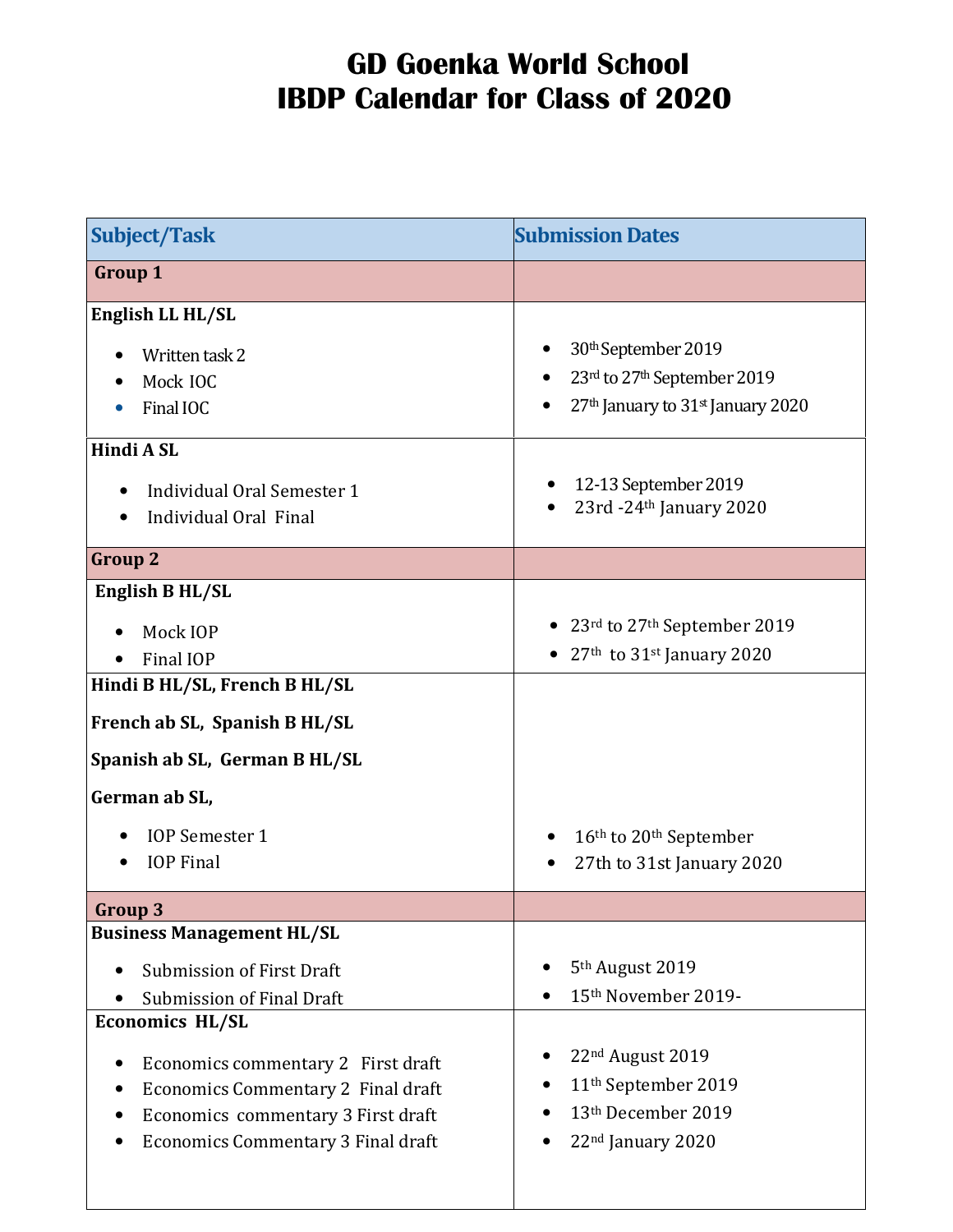| <b>ITGS HL/SL</b>                                                                                                                                   |                                                                                                                                          |
|-----------------------------------------------------------------------------------------------------------------------------------------------------|------------------------------------------------------------------------------------------------------------------------------------------|
| Criteria A<br>Criteria B<br>Criteria C, D, E. First Draft along with updated<br>Draft B<br>Final B,C,D,E<br>Criteria F<br>Criteria G                | 8 <sup>th</sup> April 2019<br>25th May 2019<br>22nd July 2019<br>22 <sup>nd</sup> August 2019<br>27th August 2019<br>10th September 2019 |
| <b>Psychology HL/SL</b>                                                                                                                             |                                                                                                                                          |
| <b>First Draft</b><br><b>Final Draft</b>                                                                                                            | 17th September 2019-<br>16th December 2019 - Final Draft                                                                                 |
| <b>History HL/SL</b>                                                                                                                                |                                                                                                                                          |
| <b>First Draft</b><br><b>Final Draft</b>                                                                                                            | 13th December 2019<br>3rd February 2020                                                                                                  |
| <b>Geography HL/SL</b>                                                                                                                              |                                                                                                                                          |
| <b>First Draft</b><br><b>Final Draft</b>                                                                                                            | 1st December 2019<br>10 February 2020                                                                                                    |
| Group 4                                                                                                                                             |                                                                                                                                          |
| <b>Biology HL/SL</b><br>First Draft submission of Individual<br>Investigation with data collection.<br>Final submission of Individual Investigation | 26th August 2019-<br>$\bullet$<br>2 <sup>nd</sup> December 2019                                                                          |
| <b>Chemistry HL/SL</b>                                                                                                                              |                                                                                                                                          |
| First Draft submission of Individual<br>$\bullet$<br>Investigation with data collection.<br>Final Draft submission of Individual<br>Investigation   | 26th August 2019-<br>2 <sup>nd</sup> December 2019                                                                                       |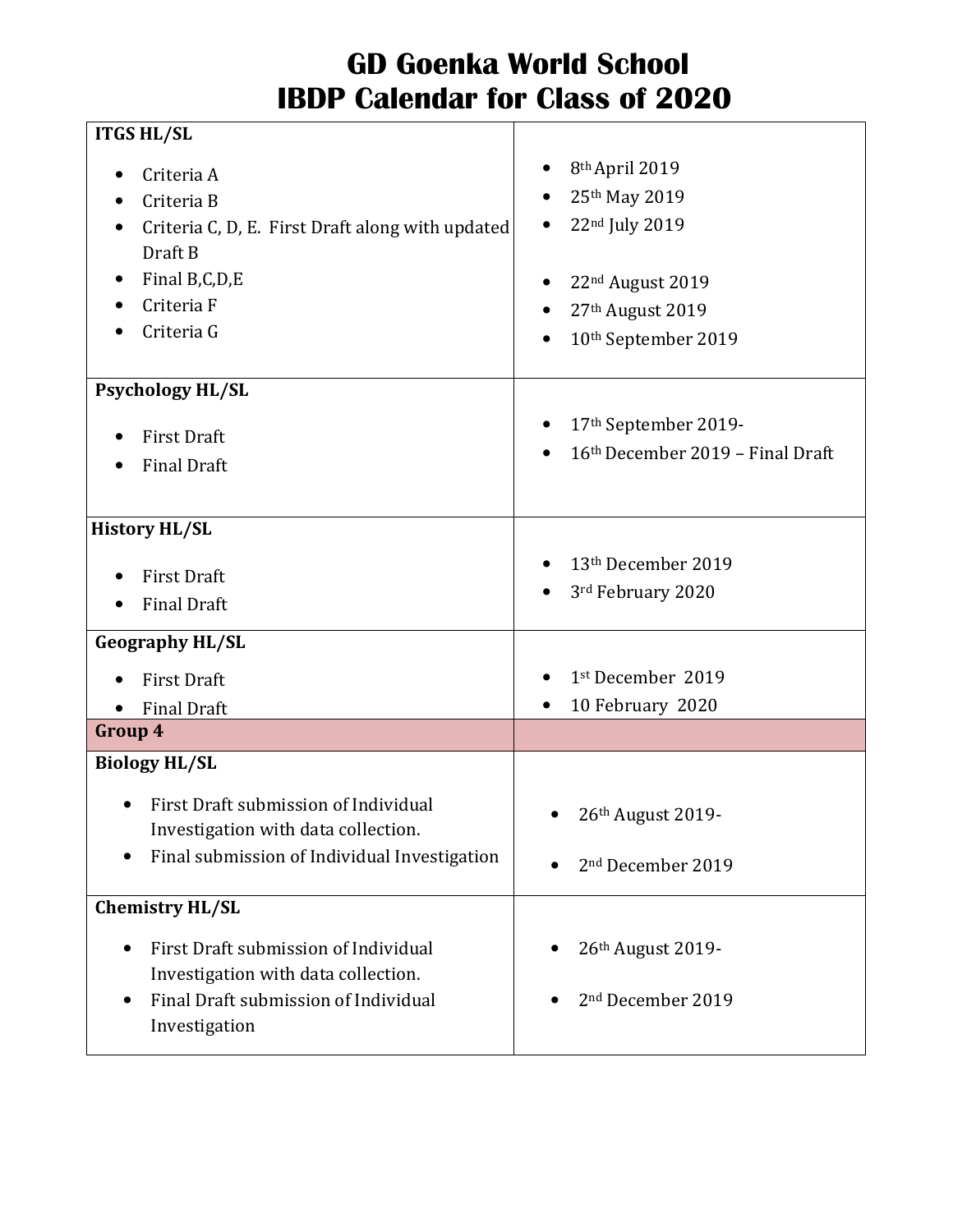| <b>Physics HL/SL</b>                                                                                                                                                                                                                             |                                                                                                                                                                                                             |
|--------------------------------------------------------------------------------------------------------------------------------------------------------------------------------------------------------------------------------------------------|-------------------------------------------------------------------------------------------------------------------------------------------------------------------------------------------------------------|
| First Draft submission of Individual<br>Investigation with data collection.<br>Final Draft submission of Individual<br>Investigation                                                                                                             | 26 <sup>th</sup> August 2019-<br>2 <sup>nd</sup> December 2019                                                                                                                                              |
| <b>ESS SL</b><br>First Draft submission of Individual<br>Investigation with data collection.<br>Final Draft submission of Individual<br>Investigation                                                                                            | 26 <sup>th</sup> August 2019-<br>2 <sup>nd</sup> December 2019                                                                                                                                              |
| Computer Science HL/SL<br>Criteria A<br>Criteria B ROT & Design Overview First Draft<br>Criteria C, First Draft along with updated Draft<br>B<br>Final C & B (updated)<br>Criteria D<br>Criteria E                                               | 8th April 2019<br>24th May 2019<br>22nd July 2019<br>22 <sup>nd</sup> August 2019<br>27th August 2019<br>10 <sup>th</sup> September 2019                                                                    |
| <b>Group 5</b>                                                                                                                                                                                                                                   |                                                                                                                                                                                                             |
| Math HL/SL<br><b>Math Studies SL</b>                                                                                                                                                                                                             | 16th September 2019<br>16th September 2019                                                                                                                                                                  |
| Group 6                                                                                                                                                                                                                                          |                                                                                                                                                                                                             |
| <b>Theatre</b><br>Research Presentation - External Assessment<br>(HL&SL)<br>Director's Note book-External Assessment<br>(HL&SL)<br>Collaborative Project Internal Assessment<br>(HL&SL)<br>Solo Theatre Piece - External Assessment (HL<br>only) | 6 <sup>th</sup> November to 8 <sup>th</sup> November 2019<br>27th September 2019<br>6 <sup>th</sup> August 2019 & 7 <sup>th</sup> August 2019<br>13 <sup>th</sup> February & 14 <sup>th</sup> February 2020 |